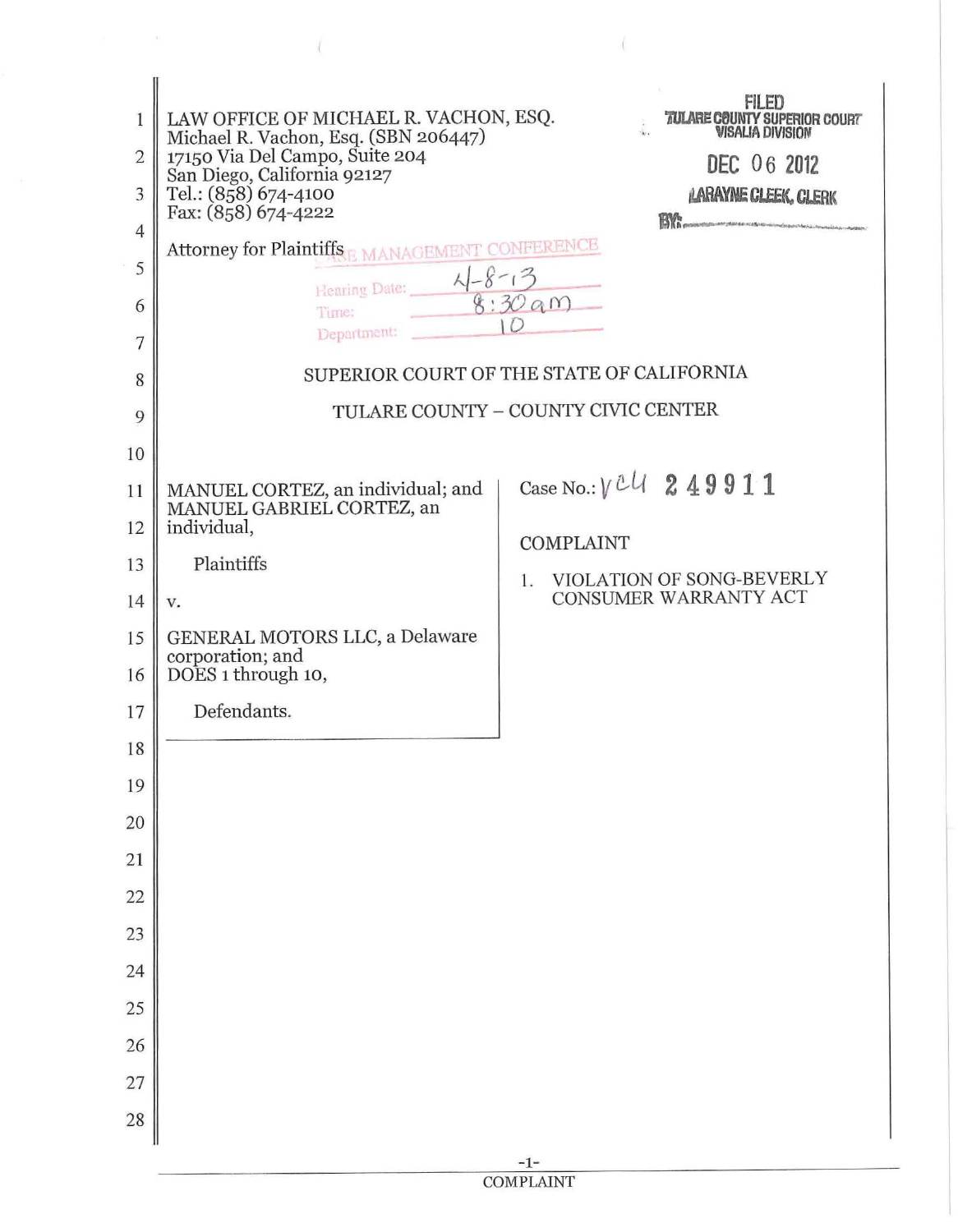| $\mathbf{1}$   | <b>SUMMARY</b>                                                                             |  |
|----------------|--------------------------------------------------------------------------------------------|--|
| $\overline{2}$ | This is a "lemon law" lawsuit relating to a defective 2007 Chevrolet<br>1.                 |  |
| 3              | Avalanche. On at least eight occasions while it was under warranty Plaintiffs took the     |  |
| 4              | Chevrolet Avalanche in for repair of a defect that causes the vehicle's warning lights     |  |
| 5              | (including the check engine light) to illuminate, and forcing Plaintiffs to immediately    |  |
| 6              | take the vehicle in for repair. The defect effectively prevents Plaintiffs from having the |  |
| $\overline{7}$ | safe, reliable use of their vehicle. Defendant General Motors LLC is either unable or      |  |
| 8              | unwilling to properly diagnose and repair the Defects, and refuses to voluntarily          |  |
| 9              | repurchase the vehicle.                                                                    |  |
| 10             | Under the lemon law, Plaintiffs are entitled to have their vehicle<br>2.                   |  |
| 11             | repurchased by General Motors LLC, to compensatory damages, a civil penalty, and           |  |
| 12             | their attorney's fees, costs, and expenses.                                                |  |
| 13             | <b>PARTIES</b>                                                                             |  |
| 14             | Plaintiffs Manuel Cortez and Manuel Gabriel Cortez are individuals<br>3.                   |  |
| 15             | residing in Napa, California.                                                              |  |
| 16             | Defendant General Motors LLC (hereafter "GM"), is Delaware corporation<br>4.               |  |
| 17             | that does business throughout California state, including Tulare County.                   |  |
| 18             | Plaintiffs do not know the true names and capacities, whether corporate,<br>5.             |  |
| 19             | partnership, associate, individual or otherwise of Defendants sued herein as Does 1        |  |
| 20             | through 10, inclusive, under the provisions of section 474 of the California Code of Civil |  |
| 21             | Procedure. Defendants Does 1 through 10, inclusive, are in some manner responsible         |  |
| 22             | for the acts, occurrences and transactions set forth herein, and are legally liable to     |  |
| 23             | Plaintiffs. Plaintiffs will seek leave to amend this Complaint to set forth the true names |  |
| 24             | and capacities of the fictitiously named Defendants together with appropriate charging     |  |
| 25             | allegations when ascertained.                                                              |  |
| 26             | All acts of corporate employees as alleged were authorized or ratified by an<br>6.         |  |
| 27             | officer, director or managing agent of the corporate employer.                             |  |
| 28             |                                                                                            |  |
|                |                                                                                            |  |

 $\hat{\mathbf{r}}$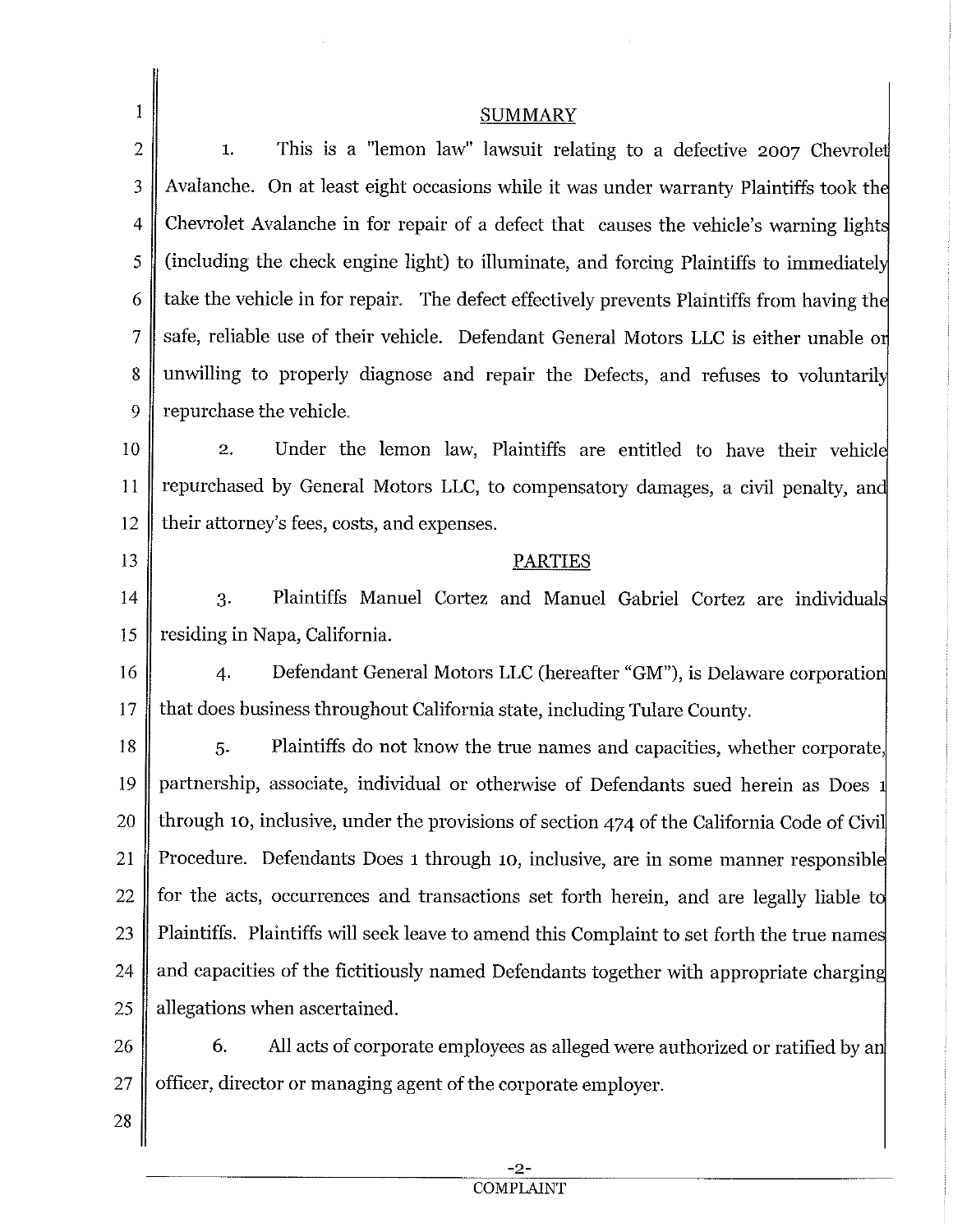1

## FACTS

7. Plaintiffs are the owners of that certain 2007 Chevrolet Avalanche wit vehicle identification number 3GNFK12317G185464 (the "Chevrolet Avalanche"). Plaintiffs purchase of the Chevrolet Avalanche was accompanied by GM's expres warranty.

6 7

8

9

10

11

5

8. On or about May 30, 2007, while it was still under GM's express warranty Plaintiffs returned the Chevrolet Avalanche to one of GM's authorized warranty repai facilities for repair of a defect that causes the vehicle's warning lights (including th check engine light) to illuminate (hereafter the "Defect"). GM's authorized repai facility thereafter returned the Chevrolet Avalanche to Plaintiffs without properly repairing the Defect.

12 13

14

15

16

17

18

19

20

9. On or about June 1, 2007, while it was still under GM's express warranty, Plaintiffs returned the Chevrolet Avalanche to one of GM's authorized warranty repair facilities for repair of the Defect. However, the authorized repair facility again returne the Chevrolet Avalanche to Plaintiffs without properly repairing the Defect.

10. On or about December 30, 2008, while it was still under GM's expres warranty, Plaintiffs returned the Chevrolet Avalanche to one of GM's authorize warranty repair facilities for repair of the Defect. However, the authorized repair facility again returned the Chevrolet Avalanche to Plaintiffs without properly repairing th Defect.

21 22 23 24 11. On or about June 5, 2009, while it was still under GM's express warranty, Plaintiffs returned the Chevrolet Avalanche to one of GM's authorized warranty repai facilities for repair of the Defect. However, the authorized repair facility again returne the Chevrolet Avalanche to Plaintiffs without properly repairing the Defect.

25 26 27 12. On or about March 2, 2012, while it was still under GM's express warranty, Plaintiffs returned the Chevrolet Avalanche to one of GM's authorized warranty repai

28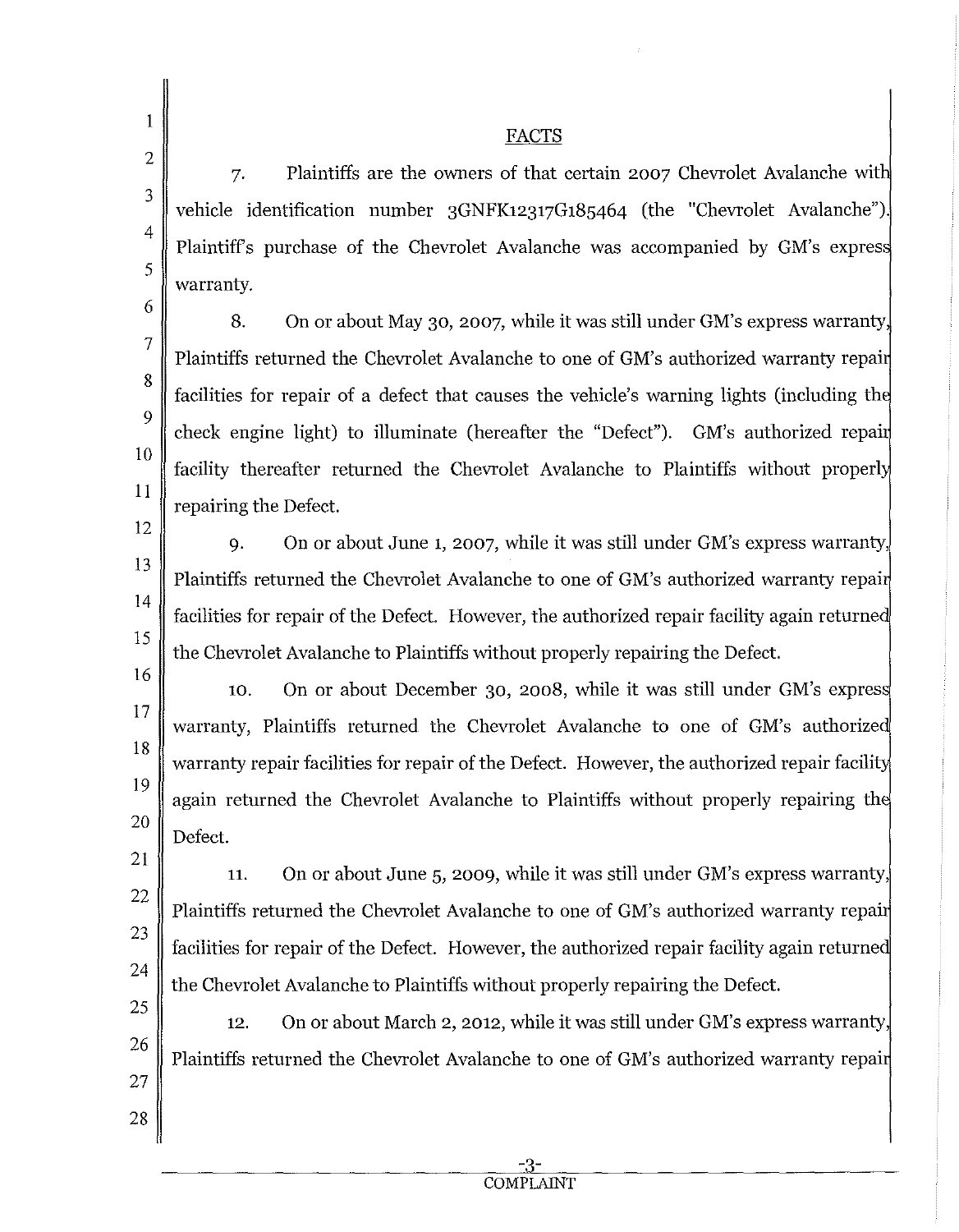facilities for repair of the Defect. However, the authorized repair facility again returned the Chevrolet Avalanche to Plaintiffs without properly repairing the Defect.

13. On or about March 23, 2012, while it was still under GM's warranty, Plaintiffs returned the Chevrolet Avalanche to one of GM's authorized warranty repair facilities for repair of the Defect. However, the authorized repair facility again returned the Chevrolet Avalanche to Plaintiffs without properly repairing th Defect.

14. On or about August 20, 2012, while it was still under GM's expres warranty, Plaintiffs returned the Chevrolet Avalanche to one of GM's authorize warranty repair facilities for repair of the Defect. However, the authorized repair facility again returned the Chevrolet Avalanche to Plaintiffs without properly repairing th Defect.

13 14 15 16 17 15. On or about November 30, 2012, while it was still under GM's expres warranty, Plaintiffs returned the Chevrolet Avalanche to one of GM's authorize warranty repair facilities for repair of the Defect. However, the authorized repair facility again returned the Chevrolet Avalanche to Plaintiffs without properly repairing th Defect.

## FIRST CAUSE OF ACTION

20 21 22 16. through 15. Violation of the Song-Beverly Consumer Warranty Act Plaintiffs incorporate by reference the allegations set forth in paragraphs

23

18

19

1

2

3

4

5

6

7

8

9

10

11

12

17. GM is the warrantor of the Chevrolet Avalanche's express warranty.

24 25 26 18. Pursuant to the Chevrolet Avalanche's express warranty, GM undertook t preserve or maintain the utility or performance of the Chevrolet Avalanche or provid compensation if there was a failure in such utility or performance.

27 28 19. The Chevrolet Avalanche has and has had serious defects an nonconformities to warranty including, but not limited to, the Defect described above.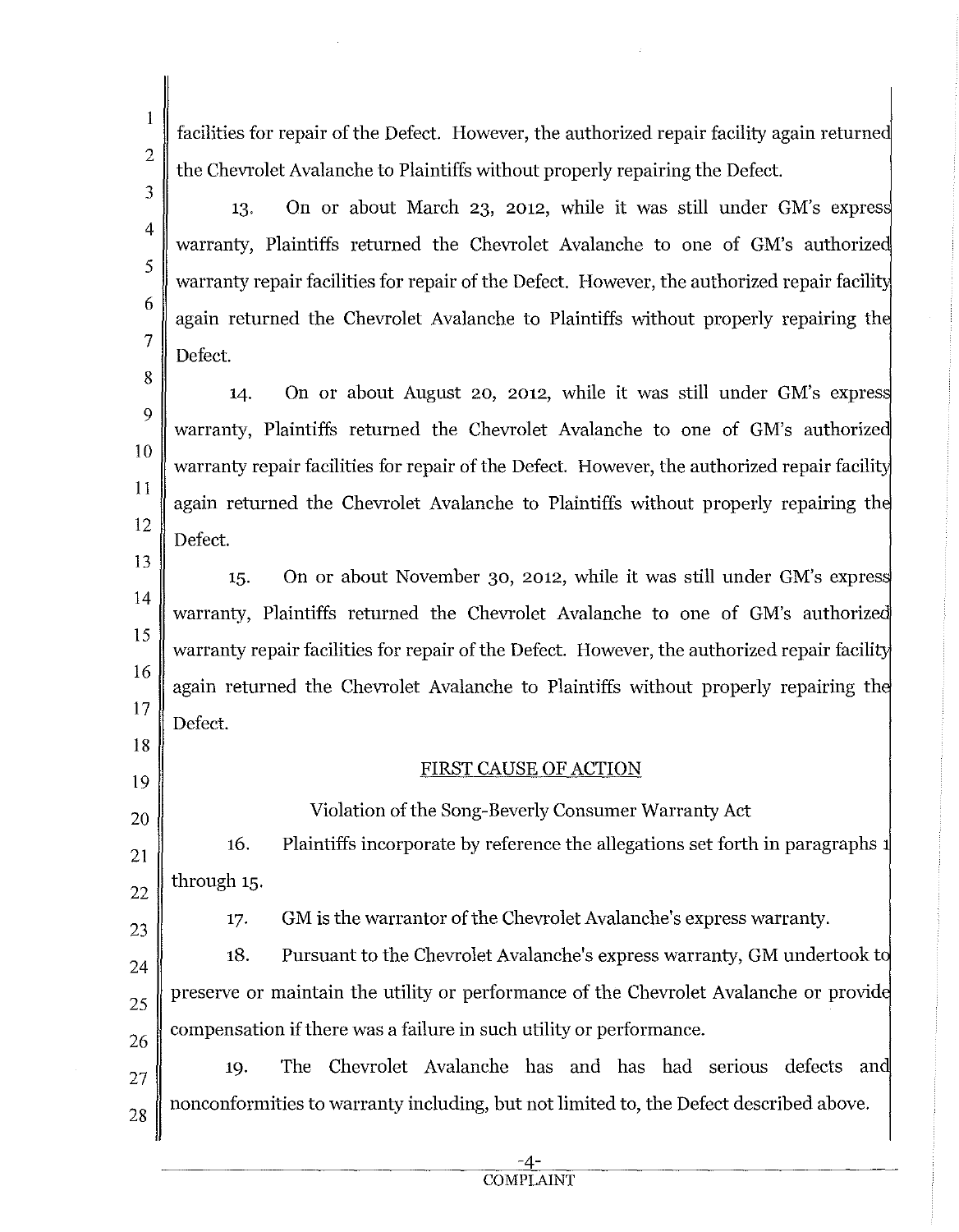20. Under the Song-Beverly Consumer Warranty Act (the "Warranty Act"), th Chevrolet Avalanche is a "consumer good" leased primarily for family or househol purposes and Plaintiffs have used the vehicle primarily for those purposes.

4

1

2

3

5

6

7

8

9

10

11

12

13

17

18

21. Plaintiffs are "buyers" of consumer goods under the Warranty Act.

22. themselves within the applicable express warranty period. The nonconformities The foregoing defects and nonconformities to warranty manifested substantially impair the use, value and/or safety of the Chevrolet Avalanche.

23. Plaintiffs delivered the vehicle to authorized repair facilities for G vehicles for repair of the nonconformities on numerous occasions.

24. Such authorized repair facilities were unable to conform the Chevrole Avalanche to the applicable express warranties after a reasonable number of attempts.

25. By failure of GM to remedy the defects as alleged above, or to issue refund or replacement, GM is in breach of its obligations under the Act.

14 15 16 26. Plaintiffs are entitled to justifiably revoke acceptance of Chevrole Avalanche under the Warranty Act.

Under the Warranty Act, Plaintiffs are entitled to reimbursement of al 27. payments made towards the Chevrolet Avalanche (less the amount directly attributabl to Plaintiffs' use of the Chevrolet Avalanche prior to discovery of the nonconformities).

19 20 28. Plaintiffs are entitled to damages resulting from GM's failure to compl with its obligations under the Warranty Act.

21 22

23

24

29. Plaintiffs are entitled under the Warranty Act to recover as part of th judgment a sum equal to the aggregate amount of costs and expenses, includin attorney's fees, reasonably incurred in connection with the commencement and prosecution of this action.

25 26 27 28 30. Plaintiffs are entitled, in addition to the other amounts recovered, to a civi penalty of up to two times the amount of actual damages because GM willfully failed t comply with its responsibilities under the Warranty Act. Specifically, under th